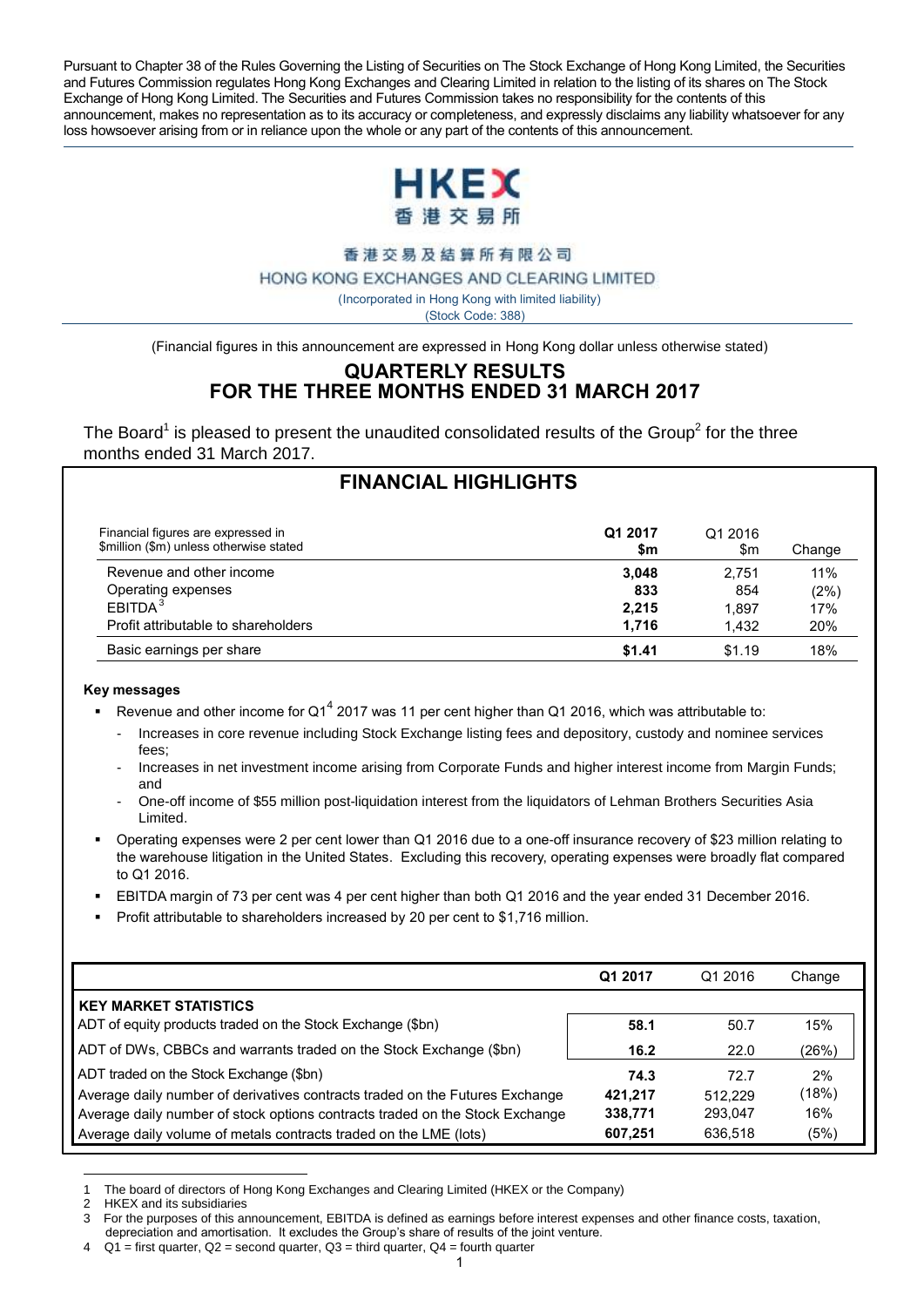#### **BUSINESS REVIEW**

#### **Overview**



Market sentiment in the Cash Market improved since January 2017 with headline ADT rising to \$74.3 billion, 16 per cent above Q4 2016 and 2 per cent above Q1 2016. This was accompanied by increased fund flows through Stock Connects<sup>5</sup> where both Northbound and Southbound Trading saw higher volumes and generated total revenue and other income of \$75 million in Q1 2017<sup>6</sup>. Improved overall sentiment was accompanied by reduced market volatility and HKFE<sup>7</sup> contracts traded dropped by 4 per cent from Q4 2016 and were 18 per cent lower than Q1 2016 (which included exceptionally high derivatives volumes in January 2016). Nevertheless, increased volumes in the Cash Market and stock options more than offset lower HKFE and LME volumes and Q1 2017 Revenue<sup>8</sup> was 3 per cent higher than Q1 2016 and 4 per cent above Q4 2016.

Net investment income in Q1 2017 was \$305 million higher than Q4 2016 and \$220 million higher than Q1 2016. This arose primarily from fair value gains on collective investment schemes held as part of Corporate Funds. In addition, one-off interest of \$55 million was received from the liquidators of Lehman Brothers Securities Asia Limited (Lehman). As a result, overall revenue and other income for Q1 2017 was 16 per cent higher than Q4 2016 and 11 per cent higher than Q1 2016.

Operating expenses decreased by 2 per cent against Q1 2016 due to a one-off insurance recovery of \$23 million relating to the warehouse litigation in the United States (which for the LME and HKEX defendents has now been concluded). Excluding this recovery, operating expenses remained at a similar level to Q1 2016 and were 8 per cent lower than the prior quarter. Compared with Q1 2016, increases in staff costs attributable to higher headcount and increase in premises expenses for new offices, were more than offset by Information Technology (IT) cost savings. In light of the continued global economic and market uncertainties, the Group will maintain a prudent approach to expenditure control.

 $\overline{a}$ 

<sup>5</sup> Stock Connects refer to Shanghai-Hong Kong Stock Connect and Shenzhen-Hong Kong Stock Connect.

The total revenue and other income generated by Stock Connects in Q1 2017 was \$75 million (year ended 31 December 2016: \$177 million), of which \$38 million (year ended 31 December 2016: \$81 million) arose from trading and clearing activities.

<sup>7</sup> Subsidiaries of the Group include The Stock Exchange of Hong Kong Limited (SEHK or the Stock Exchange), Hong Kong Futures Exchange Limited (HKFE or the Futures Exchange), Hong Kong Securities Clearing Company Limited (HKSCC), HKFE Clearing Corporation Limited (HKCC), The SEHK Options Clearing House Limited (SEOCH), OTC Clearing Hong Kong Limited (OTC Clear), The London Metal Exchange (LME), LME Clear Limited (LME Clear) and other subsidiaries.

<sup>8</sup> Excludes net investment income and sundry income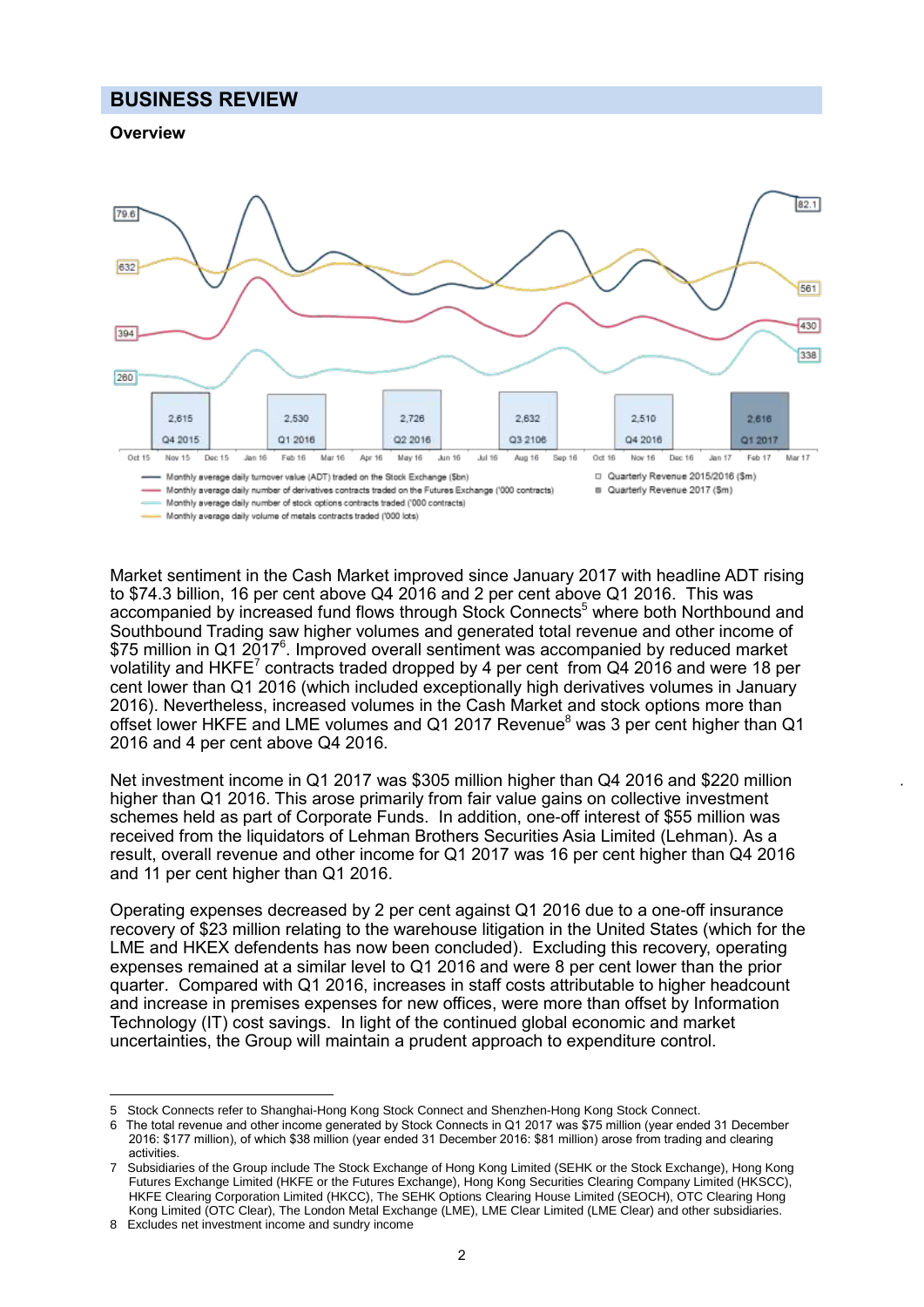#### **Business Update and Analysis of Results by Operating Segment**

|                                  |                                              | Q1 2017              |                                       | Q1 2016              |                                     | Change                |  |  |
|----------------------------------|----------------------------------------------|----------------------|---------------------------------------|----------------------|-------------------------------------|-----------------------|--|--|
|                                  | <b>Revenue</b><br>and other<br>income<br>\$m | <b>EBITDA</b><br>\$m | Revenue<br>and other<br>income<br>\$m | <b>EBITDA</b><br>\$m | Revenue<br>and other<br>income<br>% | <b>EBITDA</b><br>$\%$ |  |  |
| Results by segment:              |                                              |                      |                                       |                      |                                     |                       |  |  |
| Cash                             | 738                                          | 597                  | 649                                   | 517                  | 14%                                 | 15%                   |  |  |
| Equity and Financial Derivatives | 495                                          | 383                  | 559                                   | 439                  | $(11\%)$                            | (13%)                 |  |  |
| Commodities                      | 369                                          | 255                  | 405                                   | 248                  | (9%)                                | 3%                    |  |  |
| Clearing                         | 1,085                                        | 898                  | 936                                   | 757                  | 16%                                 | 19%                   |  |  |
| Platform and Infrastructure      | 138                                          | 101                  | 128                                   | 92                   | 8%                                  | 10%                   |  |  |
| Corporate Items                  | 223                                          | (19)                 | 74                                    | (156)                | 201%                                | (88%)                 |  |  |
|                                  | 3.048                                        | 2.215                | 2.751                                 | 1.897                | 11%                                 | 17%                   |  |  |

#### **Cash Segment**

#### **Analysis of Results**

Revenue rose by 14 per cent compared to Q1 2016, primarily driven by a 15 per cent increase in trading fees and tariff, in line with the increase in ADT.

Stock Exchange listing fees rose by \$17 million, reflecting an \$11 million increase in annual listing fees, from a higher number of listed companies and a \$6 million increase in initial listing fees, due to more newly listed companies than in Q1 2016.

Operating expenses rose by 7 per cent due to higher staff costs attributable to additional headcount for strategic projects.

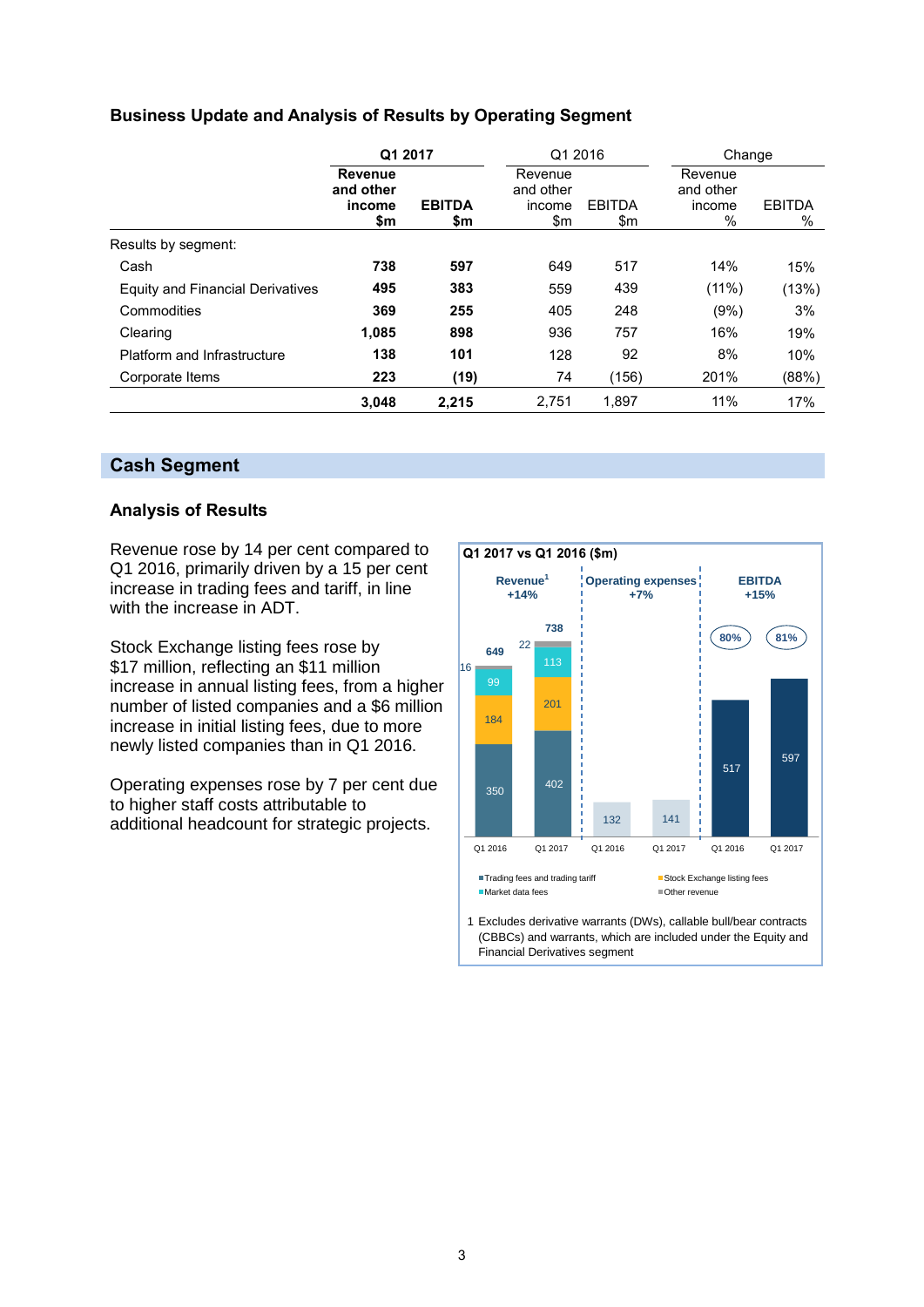#### **Business Update**

ADT of equity products traded on the Stock Exchange in Q1 2017 (\$58.1 billion) was 14 per cent above that of Q4 2016 (\$51.1 billion), and 15 per cent above that of Q1 2016 (\$50.7 billion). This improvement in ADT over Q4 2016 outperformed most global and Asia-Pacific exchanges reflecting improved investor sentiment in Hong Kong and the Mainland.

Stock Connects continued to gather momentum in Q1 2017, with increases in both Northbound and Southbound Trading volumes. In particular, Southbound ADT almost trebled year-on-year. HKEX will continue to work with its Mainland counterparts to explore ways of further enhancing Stock Connects, including expansion to cover Exchange Traded Funds (ETFs) and listed bonds, and improvements in trading arrangements for holidays and stock borrowing and lending.

21 new Exchange Participants (EPs) were admitted in Q1 2017, versus 46 admitted in the full year of 2016, indicating continued optimism in the Hong Kong securities market. At 31 March 2017, the number of EPs reached a historical high of 610.

Following regulatory approval of Leveraged and Inverse Products (L&I Products) and

| <b>Key Market Indicators</b>                                                                                                                                                                                                                                                                                                                 |         |         |  |
|----------------------------------------------------------------------------------------------------------------------------------------------------------------------------------------------------------------------------------------------------------------------------------------------------------------------------------------------|---------|---------|--|
|                                                                                                                                                                                                                                                                                                                                              | Q1      |         |  |
|                                                                                                                                                                                                                                                                                                                                              | 2017    | 2016    |  |
| ADT of equity products traded on<br>the Stock Exchange $1.2$ (\$bn)                                                                                                                                                                                                                                                                          | 58.1    | 50.7    |  |
| ADT of Northbound Trading <sup>2</sup> –<br>Shanghai-Hong Kong Stock<br>Connect (RMB bn)                                                                                                                                                                                                                                                     | 3.8     | 3.4     |  |
| ADT of Northbound Trading <sup>2</sup> –<br>Shenzhen-Hong Kong Stock<br>Connect (RMB bn)                                                                                                                                                                                                                                                     | 2.0     |         |  |
| Average daily number of trades of<br>equity products traded on the<br>Stock Exchange <sup>1,2</sup>                                                                                                                                                                                                                                          | 954,192 | 986,701 |  |
| Number of newly listed companies<br>on the Main Board <sup>3</sup><br>Number of newly listed                                                                                                                                                                                                                                                 | 21      | 14      |  |
| companies on GEM                                                                                                                                                                                                                                                                                                                             | 19      | 6       |  |
| Total equity funds raised                                                                                                                                                                                                                                                                                                                    |         |         |  |
| - IPOs (\$bn)                                                                                                                                                                                                                                                                                                                                | 13.4    | 30.3    |  |
| - Post-IPOs (\$bn)                                                                                                                                                                                                                                                                                                                           | 49.6    | 60.8    |  |
| Number of companies listed on<br>the Main Board at 31 Mar                                                                                                                                                                                                                                                                                    | 1,732   | 1,656   |  |
| Number of companies listed on<br>GEM at 31 Mar                                                                                                                                                                                                                                                                                               | 277     | 227     |  |
| Number of trading days                                                                                                                                                                                                                                                                                                                       | 62      | 59      |  |
| 1 Excludes DWs, CBBCs and warrants under the Equity and<br>Financial Derivatives segment and includes \$6.0 billion (Q1 2016:<br>\$2.4 billion) of ADT of Southbound Trading under Shanghai-Hong<br>Kong Stock Connect and \$1.1 billion (Q1 2016: \$Nil) under<br>Shenzhen-Hong Kong Stock Connect which was launched on 5<br>December 2016 |         |         |  |

2 Includes buy and sell trades under Stock Connects

3 Includes 1 transfer from The Growth Enterprise Market (GEM) (Q1 2016: 1)

extensions to the scope of eligible underlying indices to include Hong Kong equity indices, a total of 17 L&I Products tracking the Hang Seng Index (HSI) or Hang Seng China Enterprises Index (HSCEI) were successfully listed in March 2017.

HKEX continues its efforts to extend market data coverage in the Mainland, to facilitate Southbound Trading, by building awareness, enhancing services and offering a number of incentive and discount programmes for both retail and institutional Mainland investors. Since the launch of Shanghai-Hong Kong Stock Connect, the number of Mainland Information Vendors who redistribute HKEX's market data has more than doubled to 58 in March 2017.

The growth of Southbound Trading through Stock Connects is also driving demand for Mainland research analysis on Hong Kong listed companies. To facilitate this, HKEX supported a Stock Connect Corporate Access Day in Shenzhen, jointly organised by the Hong Kong Investor Relations Association, the Chamber of Hong Kong Listed Companies and the Listed Companies Council of the Hong Kong Chinese Enterprises Association. This initiative aimed to connect Hong Kong listed companies with research analysts in the Mainland and facilitate more research coverage onshore. Approximately 150 representatives from over 80 Hong Kong listed companies and 180 research analysts from 33 leading Mainland brokers, attended the event.

In Q1 2017, HKEX introduced an Annual Attestation and Inspection Programme in the Cash Market to further enhance HKEX's monitoring and surveillance efforts of EPs' adherence to the SEHK Trading Rules.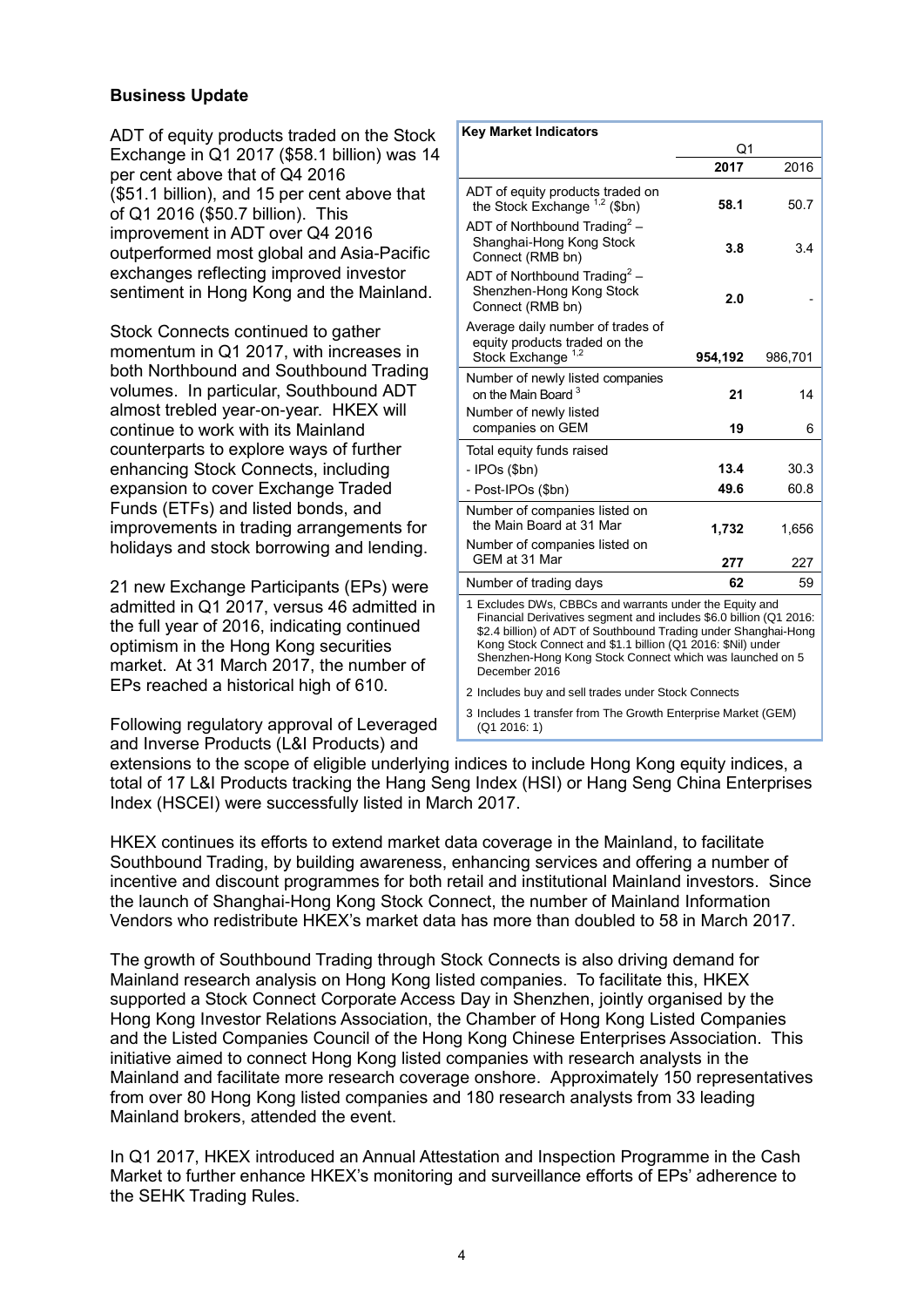The Stock Exchange published the following guidance materials during 2017, up to the date of this announcement:

- A joint statement with the Securities and Futures Commission (SFC) regarding the price volatility of stocks listed on GEM as an initial step to address some of the current concerns with GEM IPO placings.
- A "Review of Disclosure in Issuers' Annual Reports to Monitor Rule Compliance Report 2016" covering the findings and recommendations from a review of issuers' annual reports for the financial year ended between January and December 2015.
- New country guide on "Israel" for listing of overseas companies.
- Revised guidance letters on pre-IPO investments.

The Stock Exchange launched the first of its director training webcasts entitled "Duties of directors and the role and functions of board committees", to assist directors in understanding their roles and responsibilities as a director of a Hong Kong listed company.

The joint consultation with the SFC $^9$  issued in June 2016 attracted a high level of interest with over 8,500 submissions from stakeholders. The Stock Exchange will continue working with the SFC to consider the submissions received and the consultation conclusions will be published in due course.

#### **Equity and Financial Derivatives Segment**

#### **Analysis of Results**

Trading fees and trading tariff of DWs, CBBCs and warrants declined by 21 per cent reflecting the 26 per cent decrease in ADT.

Trading fees of derivatives contracts traded on the Futures Exchange declined by 15 per cent due to an 18 per cent decrease in number of contracts traded.

Stock Exchange listing fees rose by 14 per cent reflecting an increase in the number of newly listed DWs and CBBCs.

Operating expenses decreased by 7 per cent as a result of lower allocated costs following decreases in the volume of DWs, CBBCs and warrants, alongside an increase in volume of cash equities traded.

 $\overline{a}$ 



– Q1 2017: \$14 million; Q1 2016: \$11 million)

<sup>9</sup> Proposed Enhancements to the Stock Exchange's Decision-Making and Governance Structure for Listing Regulation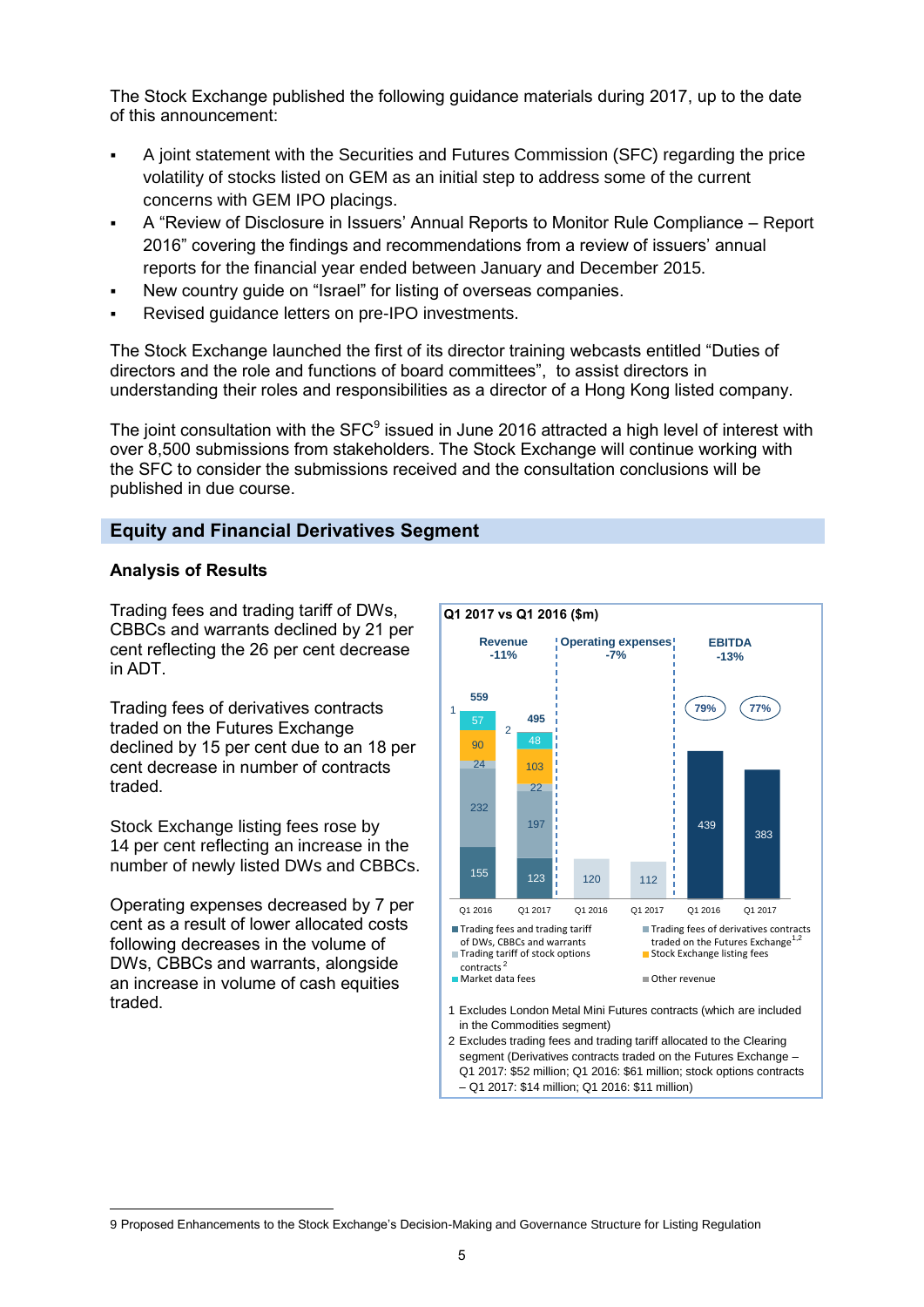#### **Business Update**

Average daily number of futures and options contracts traded on the Futures Exchange in Q1 2017 dropped by 18 per cent against Q1 2016. The lower volatility experienced during Q1 is reflected in lower volumes traded during the quarter but is partially mitigated by an expanding suite of derivatives products. The average daily number of stock options contracts traded in Q1 2017 increased by 16 per cent year-on-year reflecting the improved sentiment in the Cash Market.

To complement HKEX's existing RMB Currency Futures suite, RMB Currency Options were launched on 20 March 2017. These provide an additional tool for investors to hedge against RMB volatility amidst the continuing RMB liberalisation process.

Open interest in futures and options set a new record of  $14,395,361$  contracts<sup>10</sup> on 29 March 2017. In addition, the following record single day volumes and open interest positions were achieved during Q1 2017:

| <b>Key Market Indicators</b>                                                                                                      |                      |                      |
|-----------------------------------------------------------------------------------------------------------------------------------|----------------------|----------------------|
|                                                                                                                                   |                      | Q1                   |
|                                                                                                                                   | 2017                 | 2016                 |
| ADT of DWs, CBBCs and warrants<br>traded on the Stock Exchange (\$bn)<br>Average daily number of trades of                        | 16.2                 | 22.0                 |
| DWs. CBBCs and warrants traded<br>on the Stock Exchange<br>Average daily number of derivatives<br>contracts traded on the Futures | 172,379              | 210,654              |
| Exchange $1$<br>Average daily number of stock options<br>contracts traded on the Stock                                            | 421,210              | 512,153              |
| Exchange                                                                                                                          | 338,771              | 293,047              |
| Number of newly listed DWs                                                                                                        | 1,502                | 1,276                |
| Number of newly listed CBBCs                                                                                                      | 2,508                | 2,421                |
| Average daily number of<br>contracts traded during<br>After-Hours Futures Trading <sup>1</sup>                                    | 25,168               | 40,859               |
| Number of trading days                                                                                                            | 62                   | 59                   |
|                                                                                                                                   | Δt<br>31 Mar<br>2017 | At<br>31 Mar<br>2016 |
| Open interest of futures and<br>options contracts                                                                                 | 10,331,774           | 8,539,132            |
| 1 Excludes London Metal Mini Futures contracts which are included<br>under the Commodities segment                                |                      |                      |

|                                           | Single Day Trading Volume |                        | Open interest  |                        |
|-------------------------------------------|---------------------------|------------------------|----------------|------------------------|
|                                           | Date<br>(2017)            | Number of<br>contracts | Date<br>(2017) | Number of<br>contracts |
| Hang Seng Index Futures                   | N/A                       | N/A                    | 28 Mar         | 200.469                |
| <b>HSCEI Dividend Point Index Futures</b> | 14 Feb                    | 27.501                 | N/A            | N/A                    |
| <b>USD/CNH Futures</b>                    | 5 Jan                     | 20.338                 | 4 Jan          | 46,711                 |

Three new stock options on Hang Seng Index constituents (including the first option on a Real Estate Investment Trust) were introduced on 10 April 2017, expanding the stock options universe to 87 classes. Trading fees for nine stock options were reduced from 3 January 2017 after the annual review of the trading-fee tier classification.

A new five-year China Ministry of Finance Treasury Bond (MOF T-Bond) Futures contract was introduced on 10 April 2017. HKEX's MOF T-Bond Futures are the offshore markets' first futures on domestic Chinese government bonds. The new futures meet international investors' growing demand for tools to manage RMB interest rate risk in anticipation of the further development and opening of the Mainland's bond market.

On 15 March 2017, Li Keqiang, the Premier of the State Council of the People's Republic of China, announced the establishment of bond market links between Hong Kong and Mainland China (Bond Connect). HKEX welcomes the remarks by Premier Li, and believes that Bond Connect represents a major breakthrough in the development of the Mainland capital markets and further strengthens the role of Hong Kong as a gateway between the Mainland and international markets.

 $\overline{a}$ 

<sup>10</sup> Excludes London Metal Mini Futures contracts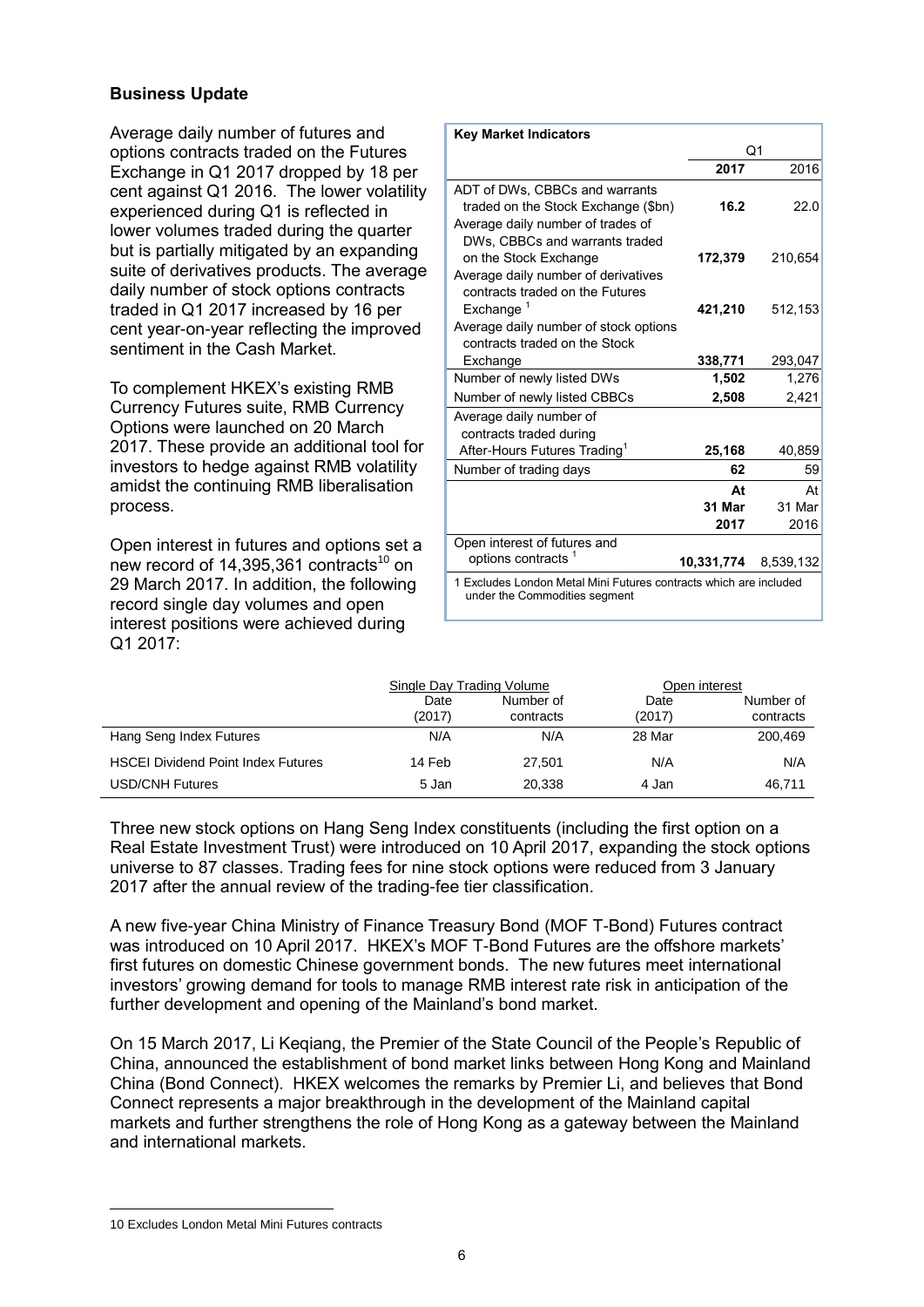The SFC published the consultation conclusions on the proposed enhancements to the position limit regime on 21 March 2017, after considering market feedback on the proposals. Subject to the legislative process, the amended rules will come into effect in mid-2017.

Following the successful introduction of the Volatility Control Mechanism (VCM) in HKEX's Cash Market on 22 August 2016, VCM for the derivatives market was introduced on 16 January 2017.

#### **Commodities Segment**

#### **Analysis of Results**

Trading fees fell by 11 per cent compared to Q1 2016 due to a 5 per cent drop in average daily volume of metals contracts traded but also reflecting fee reductions for short-dated carry trades, a position transfer fee cap (effective from September 2016) and increased incentive rebates.

Operating expenses dropped by 27 per cent, principally attributable to an insurance recovery of \$23 million relating to the warehouse litigation in the United States. Further savings were achieved from IT costs together with savings in local currency operating costs arising from a weaker sterling (GBP). The overall decrease was partly offset by increased costs incurred for strategic initiatives (including the establishment of a commodities trading platform in the Mainland).

#### **Business Update**

During Q1 2017, the LME successfully launched an electronic trading platform upgrade, LMEselect. This improves functionality, and ensures the LME's compliance with key elements of the Markets in Financial Instruments Directives II (MiFID II) regulations.

The LME continued preparation for the launch of LMEprecious, in which the LME is working with a consortium of partners to introduce exchange-traded and centrallycleared loco London gold and silver futures. The LME has announced a fee schedule for the new contracts, and released a list of the nine clearing members who have already expressed their intention to trade and clear the contracts. More information can be found at



| <b>Key Market Indicators</b>       |           |           |
|------------------------------------|-----------|-----------|
|                                    |           | Q1        |
|                                    | 2017      | 2016      |
| Average daily volume of metals     |           |           |
| contracts traded on the LME (lots) |           |           |
| Aluminium                          | 229,826   | 240,383   |
| Copper                             | 138,936   | 155,392   |
| Zinc                               | 108,810   | 105,185   |
| Nickel                             | 82,395    | 80,984    |
| Lead                               | 39,640    | 46,585    |
| Others                             | 7,644     | 7,989     |
| Total                              | 607,251   | 636,518   |
| Number of trading days             | 64        | 62        |
|                                    | At        | At        |
|                                    | 31 Mar    | 31 Mar    |
|                                    | 2017      | 2016      |
| Total futures Market Open Interest |           |           |
| (lots)                             | 2,173,448 | 2,277,596 |

[http://www.lme.com/metals/precious-metals/accessing-the-lmeprecious-contracts/.](http://www.lme.com/metals/precious-metals/accessing-the-lmeprecious-contracts/)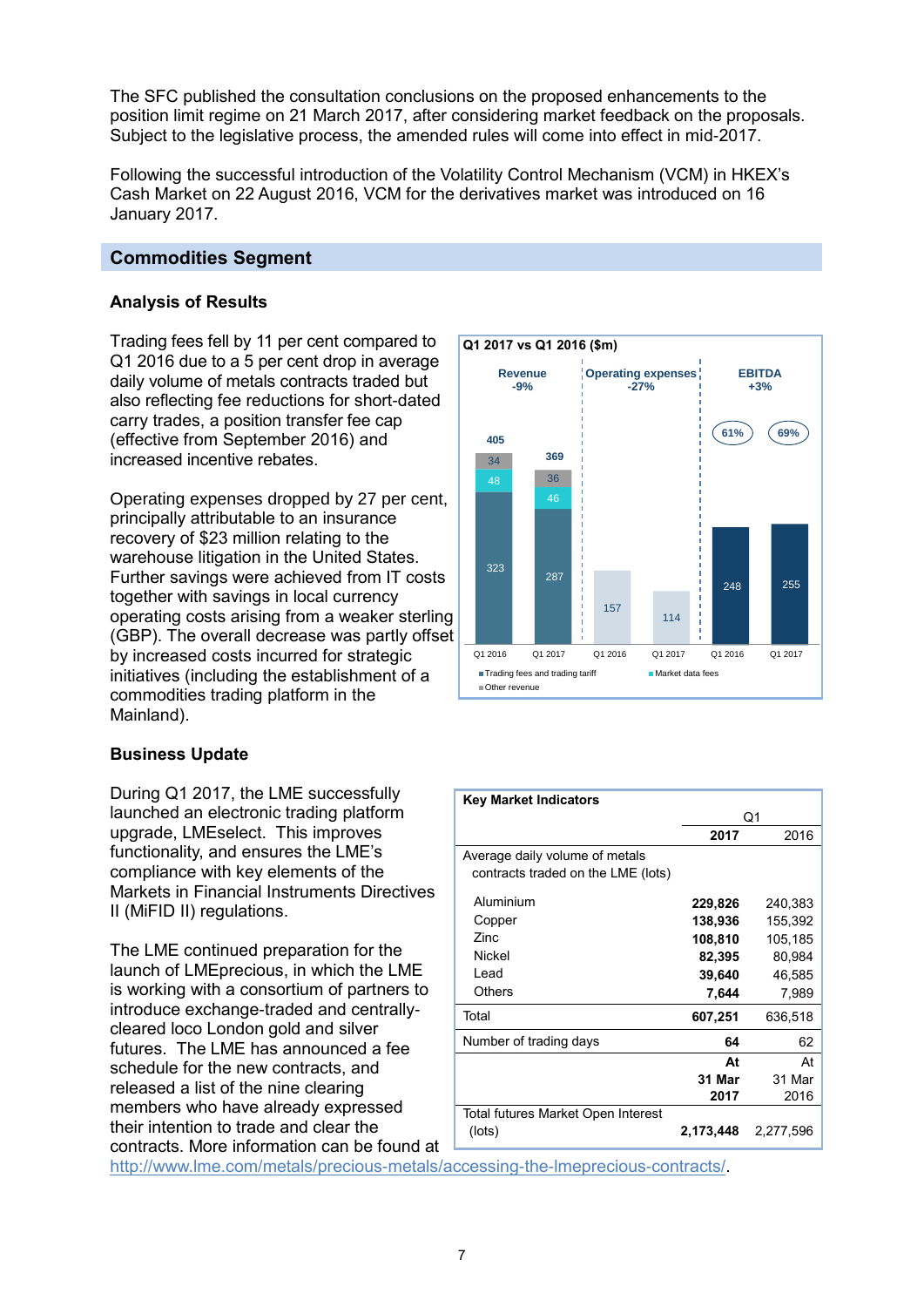The LME's ferrous metals contracts continued to gain traction during Q1 2017, with 531,460 tonnes traded for LME Steel Scrap and 134,800 tonnes traded for LME Steel. This exceeded the trading volumes for the full year of 2016.

During Q1 2017, HKEX continued to develop a physically-delivered gold futures product (subject to regulatory approvals). The dual currency gold futures contract, planned for launch in July 2017, will facilitate price discovery for both gold and Fixed Income and Currency (FIC) markets.

HKEX continues work on establishing a Mainland commodity trading platform (Gangrong Trading Services (Shenzhen) Limited, subsequently renamed as Qianhai Mercantile Exchange Company Limited ("QME")) in the Qianhai Shenzhen-Hong Kong Modern Service Industry Cooperation Zone. HKEX aims to leverage the successful LME model to develop a credible, transparent and reliable commodities trading venue backed by physical delivery and a warehouse system to support the Mainland's real economy. On 22 March 2017, the Group entered into an agreement to sell a 9.99 per cent stake in QME to Shenzhen Qianhai Financial Holdings Company Limited at a consideration of RMB25 million.

HKEX and LME continued to sponsor events and host Mainland seminars and briefings to enhance market awareness and attract more Mainland investors to trade both HKEX and LME products. HKEX and the LME were sponsors of the Derivatives Trading competition, organised by the China Futures Daily from 21 November 2016 to 30 March 2017.

The annual "LME Asia Week 2017" will be held on 10 May 2017 in Hong Kong. The event attracts over 1,500 leading industry experts from around the world to discuss latest developments, trends and opportunities in the global commodities industry. More details are available on the HKEX Group website: [http://www.hkexgroup.com/Media-Centre/Corporate-](http://www.hkexgroup.com/Media-Centre/Corporate-Events/LME-Asia-Week?sc_lang=en)[Events/LME-Asia-Week?sc\\_lang=en.](http://www.hkexgroup.com/Media-Centre/Corporate-Events/LME-Asia-Week?sc_lang=en)

#### **Clearing Segment**

#### **Analysis of Results**

The 16 per cent increase in revenue and other income was primarily driven by a \$55 million one-off post-liquidation interest payment from the liquidators of Lehman. higher depository, custody and nominee services fees (partly a result of higher portfolio value held under Stock Connects and partly due to higher withdrawal fees), and higher net investment income attributable to higher investment return on Margin Funds.

Operating expenses increased by 4 per cent over the prior year period, mainly as a result of increased premises costs and bank charges.

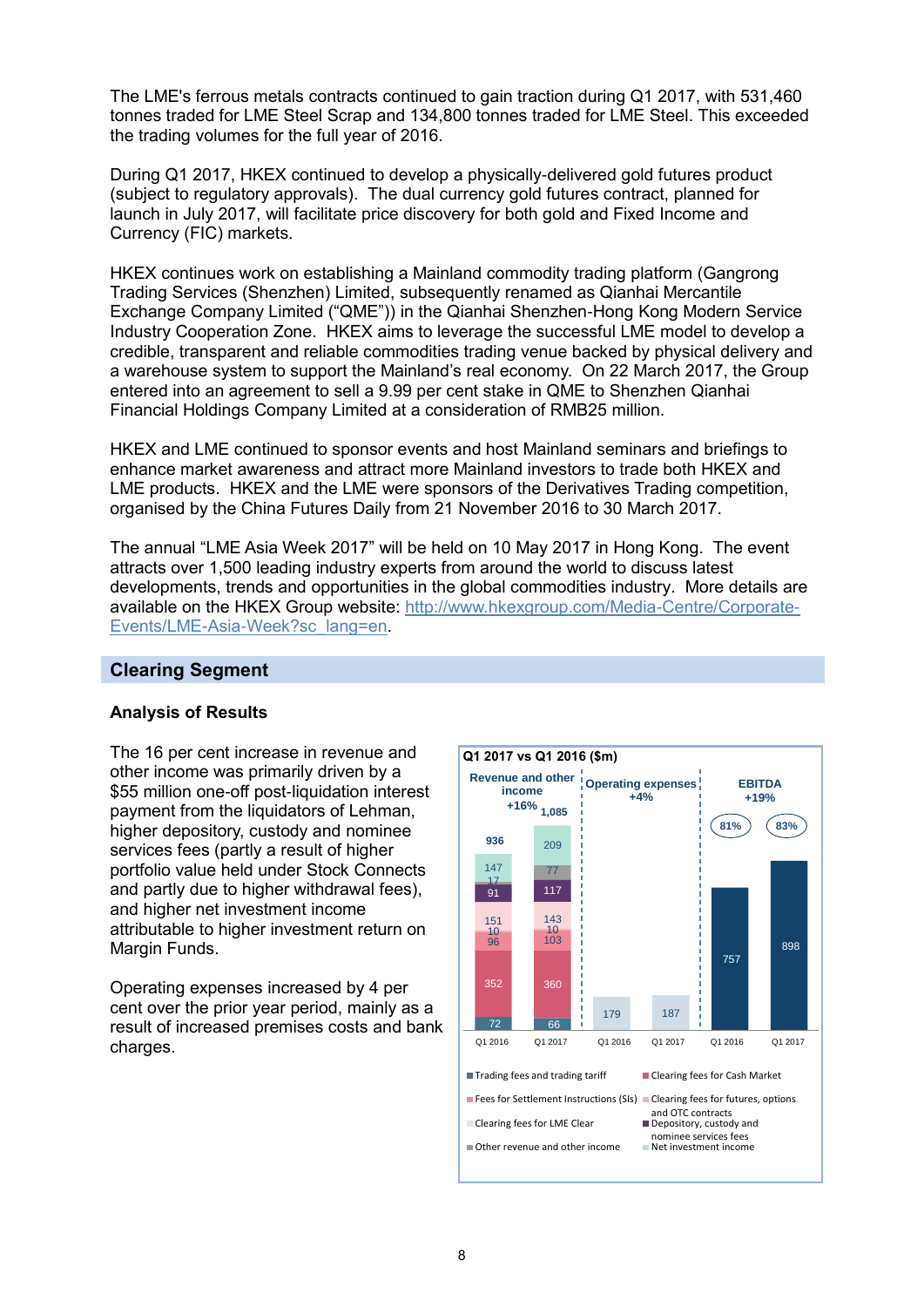#### **Business Update**

Southbound and Northbound portfolio value held under Stock Connects continued to increase and reached \$496 billion at 31 March 2017 (31 March 2016: \$145 billion) and RMB254 billion (31 March 2016: RMB129 billion) respectively. As a result, the Stock Connect related depository, custody and nominee services fee income increased by \$7 million or 140 per cent from \$5 million in Q1 2016 to \$12 million in Q1 2017.

| <b>Key Market Indicators</b>                                                |                 |                 |
|-----------------------------------------------------------------------------|-----------------|-----------------|
|                                                                             | Q1              |                 |
|                                                                             | 2017            | 2016            |
| ADT traded on the Stock<br>Exchange (\$bn)<br>Average daily number of Stock | 74.3            | 72.7            |
| Exchange trades<br>Average daily value of SIs                               | 1,126,571       | 1.197.355       |
| (Sbn)<br>Average daily number of SIs                                        | 183.7<br>86,237 | 170.7<br>85,384 |

From 20 March 2017, HKCC started to offer margin offset between HSI and HSCEI futures and options. This is a further step in HKCC's efforts to reduce Clearing Participants' margin costs in derivatives products following the introduction of margin offset between USD/CNH currency futures and CNH/USD currency futures in 2016.

Following approval by the SFC, OTC Clear started offering client clearing service from 20 March 2017, ahead of the effective date of the first phase of mandatory clearing in Hong Kong on 1 July 2017. This provides OTC derivative market participants an alternative means to fulfil their mandated regulatory obligations along with the credit and capital efficiency benefits of central clearing. OTC Clear has also received regulatory approval to accept certain types of non-cash collateral from Clearing Participants to satisfy their margin requirements.

OTC Clear started clearing USD/CNH cross currency swaps in August 2016 and more than US\$2.4 billion in notional value were cleared in Q1 2017. Many regional and global banks have expressed strong interest and support for this service due to the capital efficiency of clearing of USD/CNH cross currency swaps.

#### **Platform and Infrastructure Segment**

#### **Analysis of Results**

Network fees rose by 6 per cent as more Exchange Participants migrated from the obsolete Open Gateway to the HKEX Orion Central Gateway, and an increase in sales of "throttles" which allow increased trading order submission rates for Participants.

Hosting services fees increased by 13 per cent due to organic growth from subscription from new customers and increased usage of existing customers.

#### **Business Update**

During Q1 2017, all major trading, clearing, settlement, and market data dissemination systems for the Cash, Derivatives and Commodities Markets continued to perform reliably. On 27 March 2017 and 18 April



2017, the LME experienced software incidents, the second of which temporarily delayed the clearing processes for a number of trades. These matters have been fully resolved.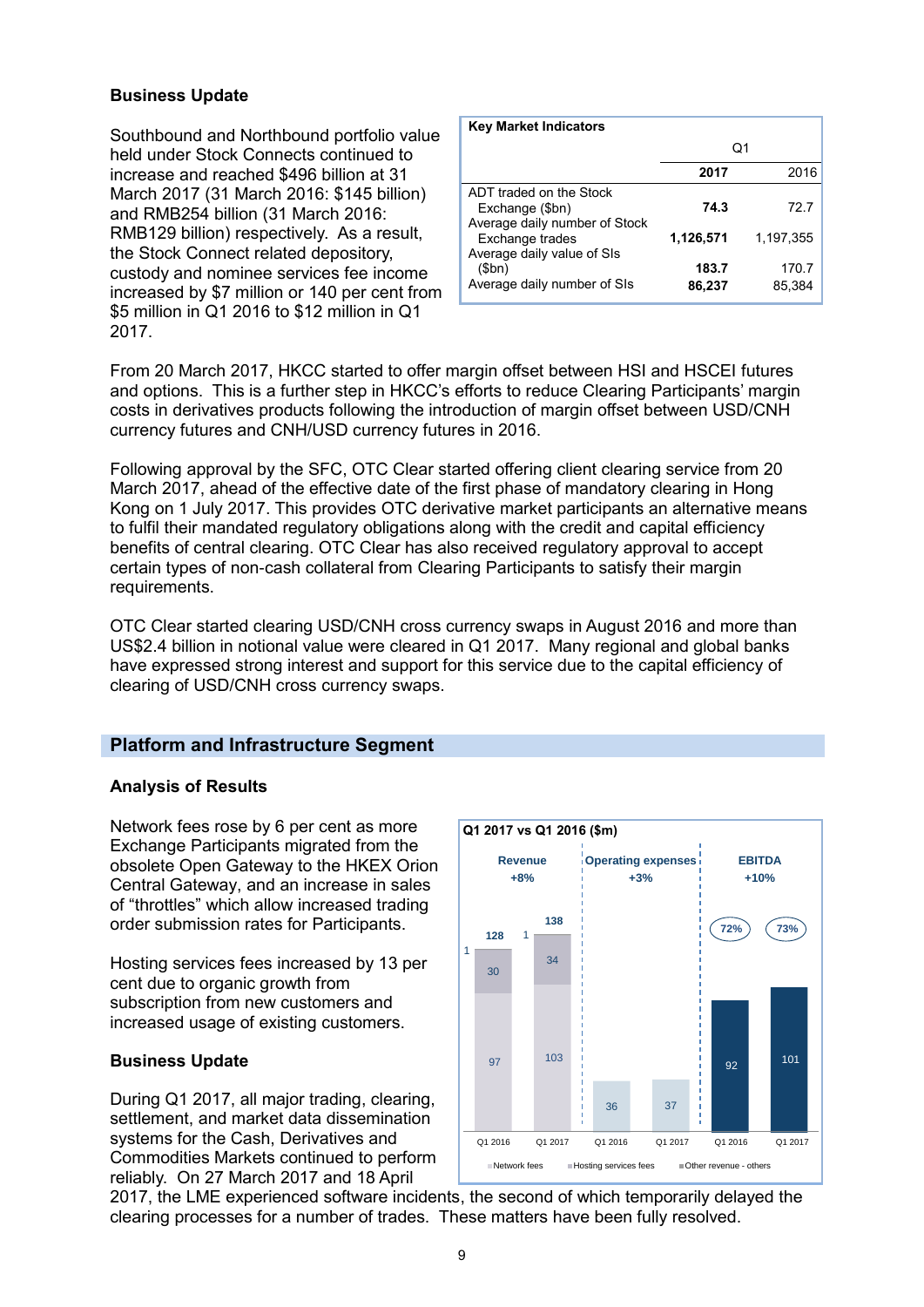Implementation of the Orion Trading Platform – Securities Market platform, which replaces the current Third Generation Automatic Order Matching and Execution System (AMS/3.8), remains on track. System integration testing was completed in Q1 2017 and further functional and technical testing will be conducted in Q2 and Q3 2017 to verify the readiness of the software. A market communication programme commenced in Q1 2017 with the publication of an Information Paper and briefing sessions for EPs.

HKEX is committed to the continuous improvement of technology supporting Stock Connects and a new market access gateway will be introduced during 2017 to facilitate Northbound Trading for China Connect Exchange Participants (CCEPs). The new gateway benefits CCEPs by reducing their infrastructure costs and also aligning trading processes with standard protocols.

#### **Corporate Items**

"Corporate Items" is not a business segment but comprises central income (including net investment income of Corporate Funds), the cost of central support functions that provide services to all operating segments and other costs not directly related to any operating segments.

Net investment income of the Corporate Funds increased by \$158 million compared to Q1 2016 principally due to fair value gains on collective investment schemes held as part of Corporate Funds.

Operating expenses increased by 5 per cent over Q1 2016 due to increased rental costs for new office premises.

|                           | O1   |      |
|---------------------------|------|------|
|                           | 2017 | 2016 |
|                           | \$m  | \$m  |
| Revenue and other income  |      |      |
| Net investment income     | 222  | 64   |
| <b>Others</b>             |      | 10   |
| Total                     | 223  | 74   |
| <b>Operating expenses</b> | 242  | 230  |
|                           |      |      |

### **FINANCIAL REVIEW**

#### **Financial Assets and Financial Liabilities of Margin Funds and Clearing House Funds**

Margin Fund deposits of \$135.6 billion at 31 March 2017 were \$8.8 billion higher than at 31 December 2016 due to an increase in open interest in futures and options contracts cleared through HKCC and a decrease in the proportion of non-cash collateral posted by members of LME Clear. Clearing House Fund contributions increased from \$8.7 billion at 31 December 2016 to \$10.2 billion at 31 March 2017 due to higher contributions required from Participants in response to changes in risk exposures. Funds received were invested in cash and cash equivalents, financial assets measured at amortised costs and financial assets measured at fair value through profit or loss.

#### **Borrowings**

No new borrowings nor repayments were made in Q1 2017.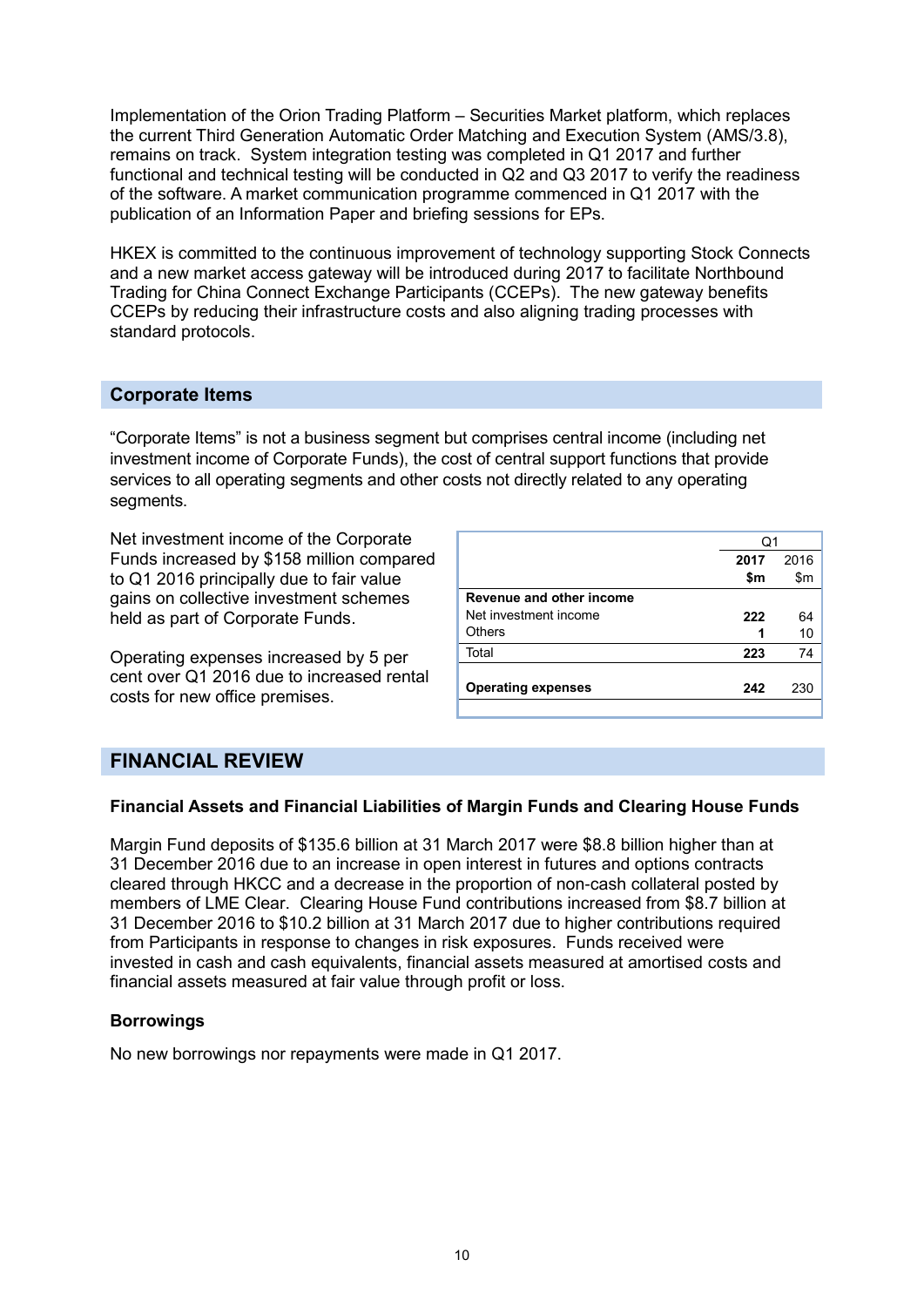#### **Capital Expenditure and Commitments**

During Q1 2017, the Group incurred capital expenditure of \$139 million (Q1 2016: \$111 million) related to the establishment of a commodities trading platform in Mainland China, the renovation of new offices, and the development and upgrade of various trading and clearing systems including enhancement of Stock Connect technology infrastructure. The Group's capital expenditure commitments at 31 March 2017, including those authorised by the Board but not yet contracted for, amounted to \$879 million (31 December 2016: \$981 million).

#### **Contingent Liabilities**

At 31 March 2017, there were no significant changes in the Group's contingent liabilities compared to 31 December 2016.

#### **Pledges on Assets**

Securities were held by LME Clear as non-cash collateral for margins posted by its Clearing Participants and collateral in respect of its interest in overnight triparty reverse repurchase agreements, which together amounted to \$85,269 million at 31 March 2017 (31 December 2016: \$86,830 million). This non-cash collateral, which was not recorded on the consolidated statement of financial position of the Group, together with certain financial assets amounting to \$3,426 million at 31 March 2017 (31 December 2016: \$3,334 million) have been repledged to LME Clear's investment agent and custodian banks under first floating charge and security arrangements for the settlement and depository services they provide in respect of the collateral and investments held. The first floating charge could convert to a fixed charge in the event of contract termination, or default or insolvency of LME Clear.

#### **Changes since 31 December 2016**

There were no other significant changes in the Group's financial position or from the information disclosed under Management Discussion and Analysis in the annual report for the year ended 31 December 2016.

It is the Group's practice to declare a dividend only at the half-year and year-end and no dividend will be proposed for Q1 2017 (Q1 2016: \$Nil).

#### **Review of Financial Statements**

The Audit Committee has reviewed the Group's Unaudited Condensed Consolidated Financial Statements for Q1 2017.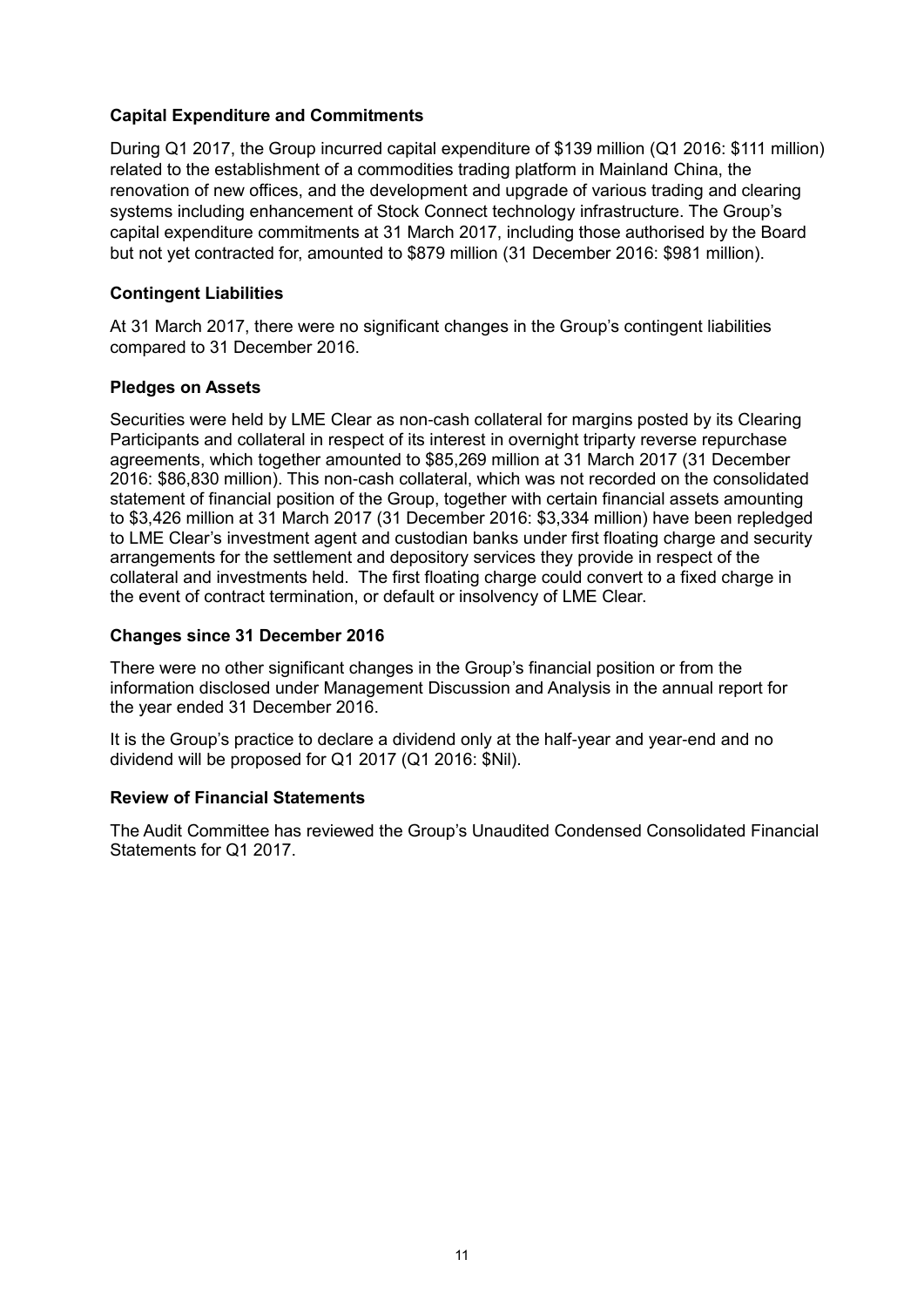# **CONDENSED CONSOLIDATED INCOME STATEMENT (UNAUDITED)**

|                                                          | Three months<br>ended<br>31 Mar 2017<br>\$m | Three months<br>ended<br>31 Mar 2016<br>\$m |
|----------------------------------------------------------|---------------------------------------------|---------------------------------------------|
| Trading fees and trading tariff                          | 1,097                                       | 1,156                                       |
| Stock Exchange listing fees                              | 304                                         | 274                                         |
| Clearing and settlement fees                             | 616                                         | 609                                         |
| Depository, custody and nominee services fees            | 117                                         | 91                                          |
| Market data fees                                         | 207                                         | 204                                         |
| Other revenue                                            | 275                                         | 196                                         |
| <b>REVENUE</b>                                           | 2,616                                       | 2,530                                       |
| Investment income and sundry income                      | 432                                         | 221                                         |
| <b>REVENUE AND OTHER INCOME</b>                          | 3,048                                       | 2,751                                       |
| <b>OPERATING EXPENSES</b>                                |                                             |                                             |
| Staff costs and related expenses                         | (534)                                       | (526)                                       |
| Information technology and computer maintenance expenses | (106)                                       | (130)                                       |
| Premises expenses                                        | (88)                                        | (74)                                        |
| Product marketing and promotion expenses                 | (5)                                         | (6)                                         |
| Legal and professional fees                              | 5                                           | (21)                                        |
| Other operating expenses                                 | (105)                                       | (97)                                        |
|                                                          | (833)                                       | (854)                                       |
| <b>EBITDA</b>                                            | 2,215                                       | 1,897                                       |
| Depreciation and amortisation                            | (175)                                       | (188)                                       |
| <b>OPERATING PROFIT</b>                                  | 2,040                                       | 1,709                                       |
| Finance costs                                            | (29)                                        | (23)                                        |
| Share of loss of a joint venture                         | (2)                                         | (2)                                         |
| <b>PROFIT BEFORE TAXATION</b>                            | 2,009                                       | 1,684                                       |
| <b>TAXATION</b>                                          | (299)                                       | (259)                                       |
| <b>PROFIT FOR THE PERIOD</b>                             | 1.710                                       | 1,425                                       |
| PROFIT/(LOSS) ATTRIBUTABLE TO:                           |                                             |                                             |
| - Shareholders of HKEX                                   | 1,716                                       | 1,432                                       |
| - Non-controlling interests                              | (6)                                         | (7)                                         |
| PROFIT FOR THE PERIOD                                    | 1,710                                       | 1,425                                       |
| Basic earnings per share                                 | \$1.41                                      | \$1.19                                      |
| Diluted earnings per share                               | \$1.40                                      | \$1.18                                      |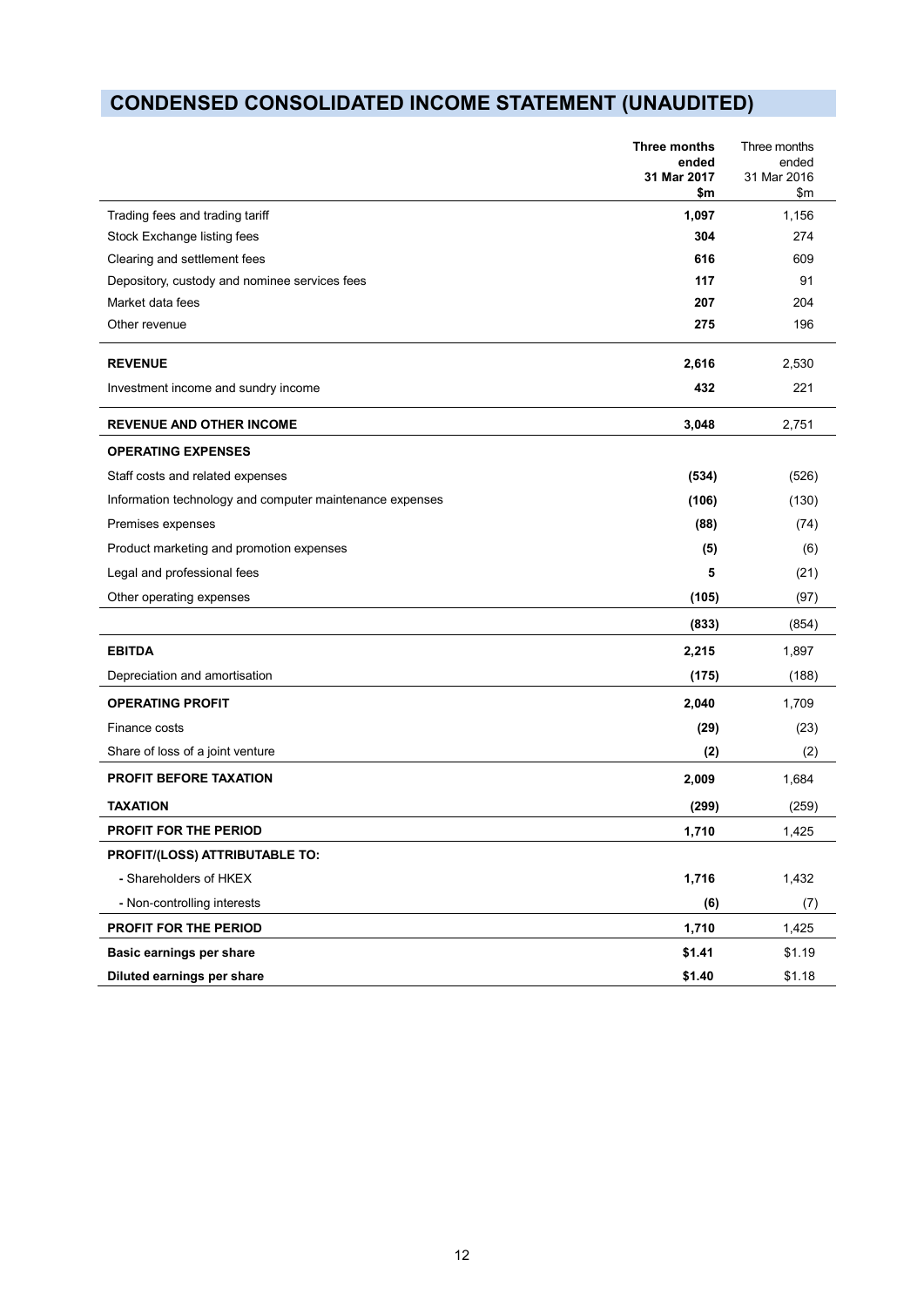## **CONDENSED CONSOLIDATED STATEMENT OF COMPREHENSIVE INCOME (UNAUDITED)**

|                                                                                                                            | Three months<br>ended<br>31 Mar 2017<br>\$m | Three months<br>ended<br>31 Mar 2016<br>\$m |
|----------------------------------------------------------------------------------------------------------------------------|---------------------------------------------|---------------------------------------------|
| <b>PROFIT FOR THE PERIOD</b>                                                                                               | 1,710                                       | 1,425                                       |
| <b>OTHER COMPREHENSIVE INCOME</b>                                                                                          |                                             |                                             |
| Items that may be reclassified subsequently to profit or loss:<br>Currency translation differences of foreign subsidiaries |                                             |                                             |
| recorded in exchange reserve                                                                                               | 42                                          | 9                                           |
| <b>OTHER COMPREHENSIVE INCOME</b>                                                                                          | 42                                          | 9                                           |
| <b>TOTAL COMPREHENSIVE INCOME</b>                                                                                          | 1,752                                       | 1,434                                       |
| <b>TOTAL COMPREHENSIVE INCOME ATTRIBUTABLE TO:</b>                                                                         |                                             |                                             |
| - Shareholders of HKEX                                                                                                     | 1,758                                       | 1,441                                       |
| - Non-controlling interests                                                                                                | (6)                                         | (7)                                         |
| <b>TOTAL COMPREHENSIVE INCOME</b>                                                                                          | 1,752                                       | 1.434                                       |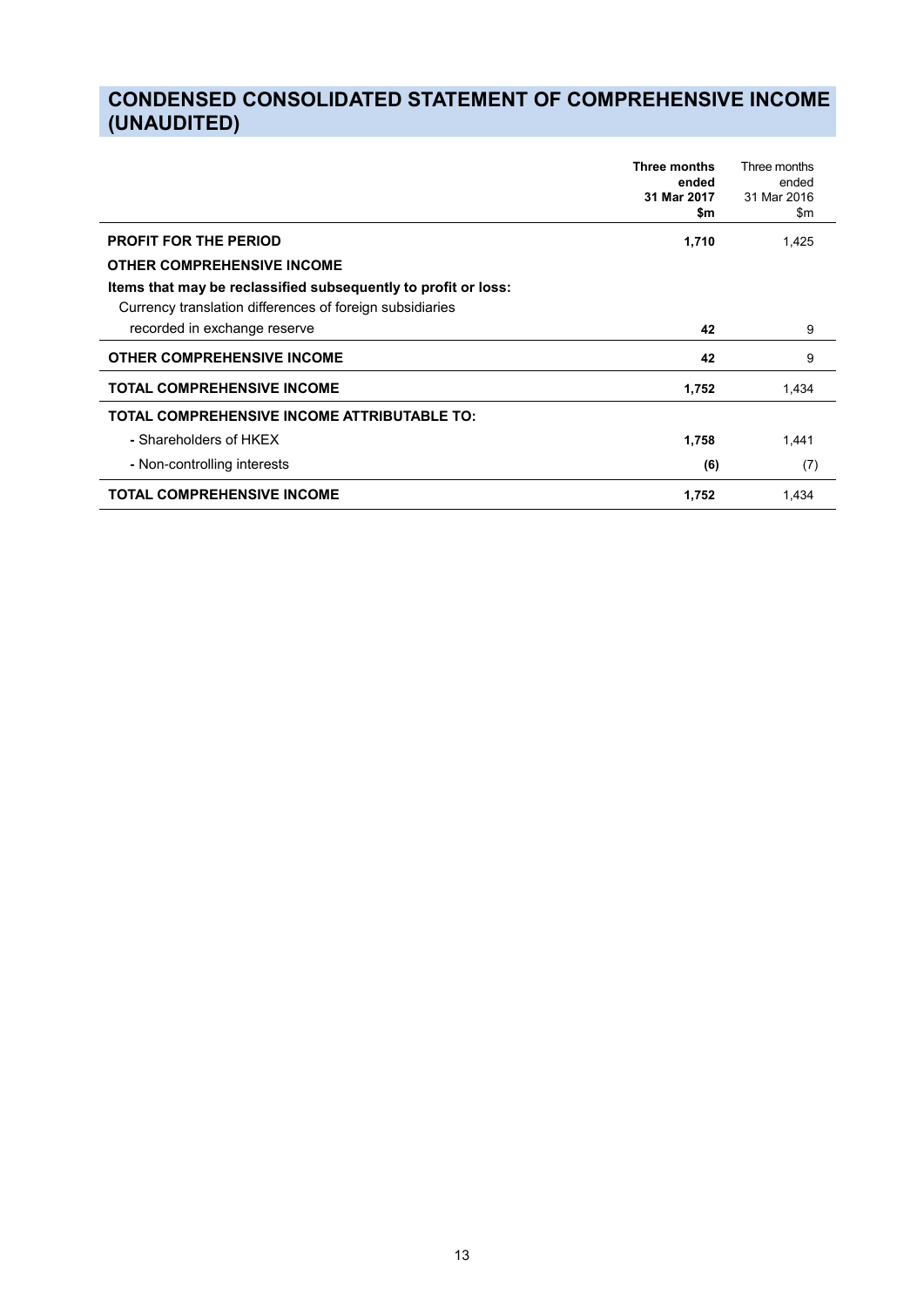# **CONDENSED CONSOLIDATED STATEMENT OF FINANCIAL POSITION (UNAUDITED)**

|                                                                                         |         | At 31 Mar 2017             |              |         | At 31 Dec 2016    |         |
|-----------------------------------------------------------------------------------------|---------|----------------------------|--------------|---------|-------------------|---------|
|                                                                                         |         | <b>Current Non-current</b> | <b>Total</b> | Current | Non-current       | Total   |
|                                                                                         | \$m     | \$m                        | \$m          | \$m     | \$m               | \$m     |
| <b>ASSETS</b>                                                                           |         |                            |              |         |                   |         |
| Cash and cash equivalents<br>Financial assets measured at fair value                    | 122,150 |                            | 122,150      | 115,723 | $\qquad \qquad$   | 115,723 |
| through profit or loss                                                                  | 57,381  | 306                        | 57,687       | 70,066  |                   | 70,066  |
| Financial assets measured at amortised cost                                             | 34,247  | 74                         | 34,321       | 29,093  | 74                | 29,167  |
| Accounts receivable, prepayments and deposits                                           | 11,876  | 21                         | 11,897       | 12,928  | 21                | 12,949  |
| Interest in a joint venture                                                             |         | 57                         | 57           |         | 59                | 59      |
| Goodwill and other intangible assets                                                    |         | 17,848                     | 17,848       | -       | 17,812            | 17,812  |
| Fixed assets                                                                            |         | 1,470                      | 1,470        |         | 1,499             | 1,499   |
| Lease premium for land                                                                  |         | 21                         | 21           |         | 21                | 21      |
| Deferred tax assets                                                                     |         | 23                         | 23           |         | 22                | 22      |
| <b>Total assets</b>                                                                     | 225,654 | 19,820                     | 245,474      | 227,810 | 19,508            | 247,318 |
| <b>LIABILITIES AND EQUITY</b>                                                           |         |                            |              |         |                   |         |
| <b>Liabilities</b>                                                                      |         |                            |              |         |                   |         |
| Financial liabilities at fair value through<br>profit or loss                           | 48,463  |                            | 48,463       | 61,627  |                   | 61,627  |
| Margin deposits, Mainland security and<br>settlement deposits, and cash collateral from |         |                            |              |         |                   |         |
| <b>Clearing Participants</b>                                                            | 135,568 |                            | 135,568      | 126,846 |                   | 126,846 |
| Accounts payable, accruals and other liabilities                                        | 11,598  | 33                         | 11,631       | 12,246  | 30                | 12,276  |
| Deferred revenue                                                                        | 725     |                            | 725          | 842     |                   | 842     |
| Taxation payable                                                                        | 390     |                            | 390          | 356     |                   | 356     |
| Other financial liabilities                                                             | 53      |                            | 53           | 37      |                   | 37      |
| Participants' contributions to Clearing House Funds                                     | 10,160  |                            | 10,160       | 8,656   | $\qquad \qquad -$ | 8,656   |
| <b>Borrowings</b>                                                                       |         | 3,433                      | 3,433        | —       | 3,422             | 3,422   |
| Provisions                                                                              | 85      | 81                         | 166          | 78      | 81                | 159     |
| Deferred tax liabilities                                                                |         | 708                        | 708          |         | 713               | 713     |
| <b>Total liabilities</b>                                                                | 207,042 | 4,255                      | 211,297      | 210,688 | 4,246             | 214,934 |
| <b>Equity</b>                                                                           |         |                            |              |         |                   |         |
| Share capital                                                                           |         |                            | 22,085       |         |                   | 22,085  |
| Shares held for Share Award Scheme                                                      |         |                            | (594)        |         |                   | (599)   |
| Employee share-based compensation reserve                                               |         |                            | 263          |         |                   | 226     |
| Exchange reserve                                                                        |         |                            | (218)        |         |                   | (260)   |
| Designated reserves                                                                     |         |                            | 826          |         |                   | 773     |
| Reserve relating to written put options to<br>non-controlling interests                 |         |                            | (293)        |         |                   | (293)   |
| Retained earnings                                                                       |         |                            | 11,996       |         |                   | 10,334  |
| Equity attributable to shareholders of HKEX                                             |         |                            | 34,065       |         |                   | 32,266  |
| Non-controlling interests                                                               |         |                            | 112          |         |                   | 118     |
| <b>Total equity</b>                                                                     |         |                            | 34,177       |         |                   | 32,384  |
| <b>Total liabilities and equity</b>                                                     |         |                            | 245,474      |         |                   | 247,318 |
| <b>Net current assets</b>                                                               |         |                            | 18,612       |         |                   | 17,122  |